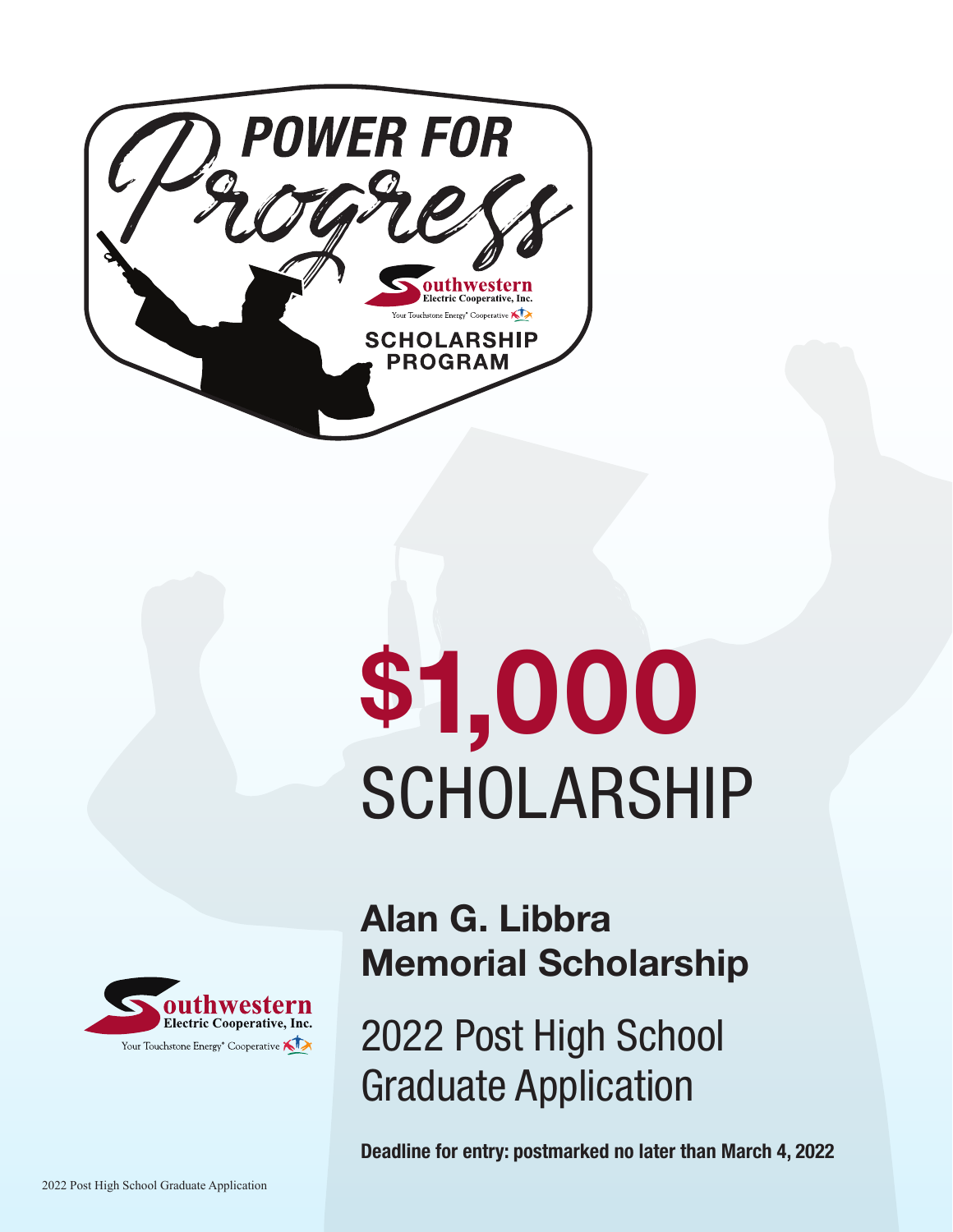# **Southwestern Electric Cooperative, Inc. 2022 Scholarship Program Post High School Graduate or General Education Development (GED)**

#### **Application Deadline Must be postmarked no later than March 4, 2022**

#### **Eligibility**

*To be eligible to compete for a Southwestern Electric Cooperative, Inc., scholarship, an applicant:*

- 1. Must be an active member of Southwestern Electric Cooperative, Inc., prior to submitting this scholarship application (or the applicant's parents or guardians must be active members).
- 2. Must previously have graduated from high school or a GED program.
- 3. Must meet academic requirements for admission to a college, university or technical school.
- 4. Must be attending an accredited college or a technical school as a full-time student fall 2022.
- 5. Must exemplify good citizenship.
- 6. Must submit a complete application prior to the deadline.

*Directors, employees, their immediate families, and previous Southwestern Electric Cooperative, Inc. scholarship recipients are not eligible to apply.*

#### **Criteria**

Please note the following when completing this scholarship application.

- 1. Faxed and/or e-mailed copies of this application will not be accepted.
- 2. **An incomplete application will not be reviewed and the applicant will receive a score of zero.**
- 3. The following **must** be submitted in **one** packet (envelope):
	- Cover Letter
	- Completed application
	- Transcript(s)
- 4. Application must be received at Southwestern Electric's headquarters at 525 US Route 40, Greenville, Illinois, postmarked no later than Friday, March 4, 2022. The application may be hand delivered to this location or it may be mailed in time to be received by the deadline to: Southwestern Electric Cooperative Scholarship Program, 525 US Route 40, Greenville, IL 62246.
- 5. The application must be neatly handwritten, word-processed or typed on this form. No additional information will be reviewed or considered.
- 6. **The narrative, however, must be handwritten by the student applicant.**
- 7. An interview of the applicant for selection purposes may be required.
- 8. Scholarship recipients are required to attend a reception (date to be determined) for the purpose of recording a video clip. The video will be used for promotional purposes and shared at Southwestern Electric Cooperative's 84th Annual Meeting of Members, Saturday, September 10, 2022.
- 9. All decisions of the Scholarship Selection Committee will be final.
- 10 The scholarship award will be sent directly to the financial aid department of the recipient's chosen college or technical school, unless other arrangements are made.
- 11. Scholarship funding not utilized during the fall 2022 semester may be carried forward to the next semester. Otherwise, the remainder of the funds will be returned to Southwestern Electric Cooperative, Inc.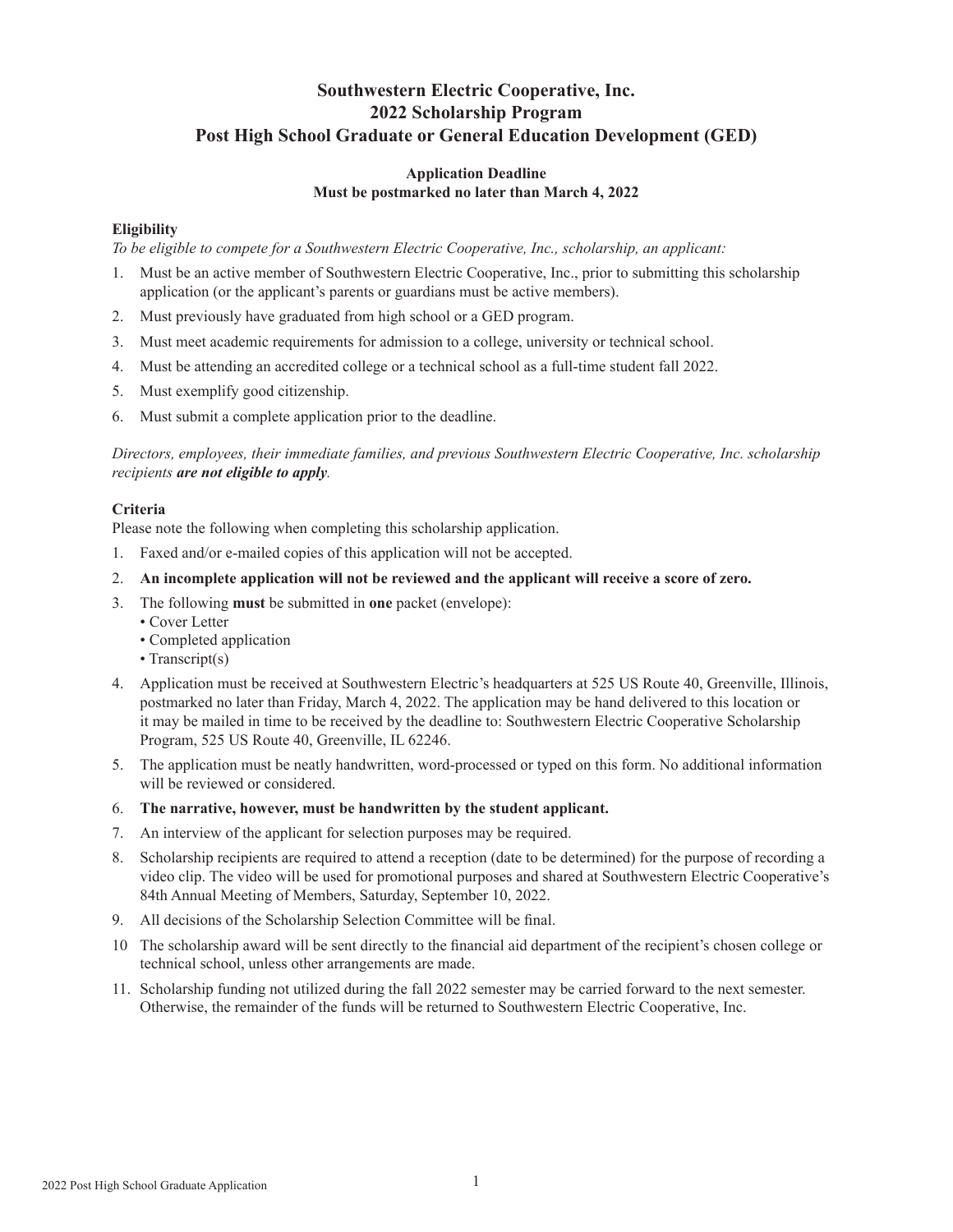# **Post High School Graduate Scholarship Application Checklist**

- **Cover Letter:** You must submit a one-page cover letter (business letter format) requesting consideration of your scholarship application. You should include anything you would like the Scholarship Selection Committee to know which is not mentioned in any other part of the application.
- **Scholarship Deadline:** To be eligible for consideration, the complete application packet must be received at Southwestern Electric Cooperative's headquarters in Greenville postmarked no later than March 4, 2022.
- $\Box$  **Incomplete Applications:** Incomplete applications will receive a score of zero. If the question is not applicable to your situation, then so state it. Do not leave any questions blank.
- **How did you hear about the Power for Progress Scholarship Program?**

#### **Part A – Contact & Member Information**

**Active Member:** Either you or your parent/guardian must be an active member of Southwestern Electric Cooperative.

 $\mathcal{L}_\mathcal{L} = \mathcal{L}_\mathcal{L} = \mathcal{L}_\mathcal{L} = \mathcal{L}_\mathcal{L} = \mathcal{L}_\mathcal{L} = \mathcal{L}_\mathcal{L} = \mathcal{L}_\mathcal{L} = \mathcal{L}_\mathcal{L} = \mathcal{L}_\mathcal{L} = \mathcal{L}_\mathcal{L} = \mathcal{L}_\mathcal{L} = \mathcal{L}_\mathcal{L} = \mathcal{L}_\mathcal{L} = \mathcal{L}_\mathcal{L} = \mathcal{L}_\mathcal{L} = \mathcal{L}_\mathcal{L} = \mathcal{L}_\mathcal{L}$ 

#### **Part B – Academic Information**

**Transcript:** An official copy of your college transcript must be attached to this application.

#### **Part C – College/University/Technical School Information**

 $\square$  **School(s) of Interest:** List school(s) to which you have applied and the status of your application. Also indicate which school is your first choice to attend.

#### **Part D – Financial Information**

 **Financial Information:** Financial need is one aspect considered by the Scholarship Selection Committee. Please provide sufficient details in this section so that the Scholarship Selection Committee is able to make an appropriate determination of your financial need.

#### **Parts E & F – Involvement and Achievement**

 $\Box$  **Complete Accordingly:** Southwestern Electric provides educational assistance to members so they can contribute effectively to the development of the cooperative. As a cooperative, we're concerned about our region and work for the sustainable development of our communities through policies accepted by our members.

#### **Part G – Personal Narrative**

 **Narrative:** The narrative is an important part of this application. It is one way for the Scholarship Selection Committee to get to know you. The narrative must be handwritten by you **on this form**. The narrative must not exceed 500 words. Word count must be completed. Please refer to the narrative section of the application for details.

#### **Part H – Statement of Applicant**

**Parent/Guardian Signature:** You must sign the last page of this application.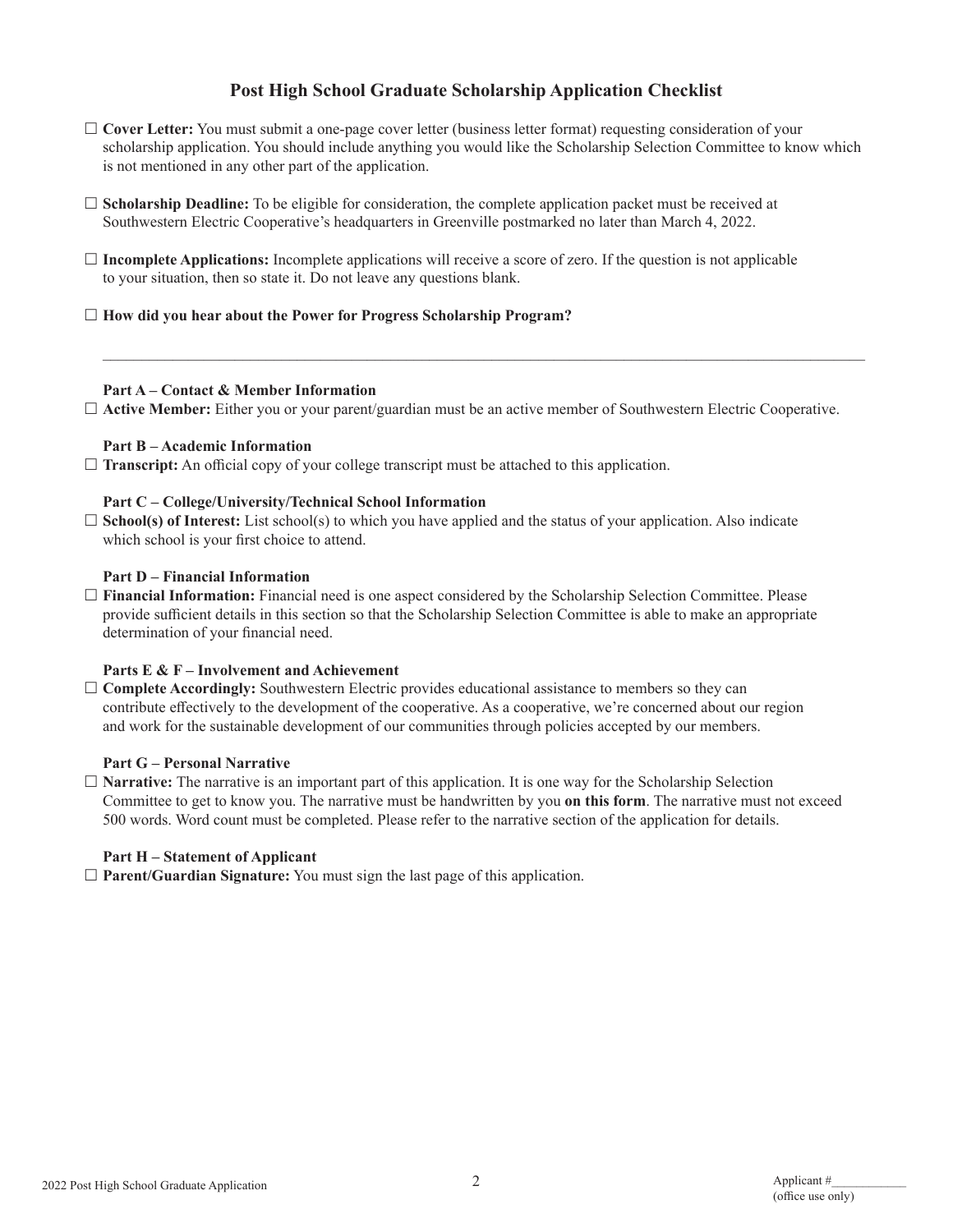# **Part A. – Contact & Member Information**

| I,                                                      |                                                                                      | , previously graduated from high school or                                                                             |
|---------------------------------------------------------|--------------------------------------------------------------------------------------|------------------------------------------------------------------------------------------------------------------------|
|                                                         |                                                                                      | successfully completed the GED program prior to 2022 and plan to continue my education in a college or a technical     |
|                                                         |                                                                                      | school starting in fall 2022. If I am chosen as a recipient of this program, I understand that in order to accept this |
|                                                         |                                                                                      | award I must attend a two- or four-year accredited college or vocational institution approved by the Southwestern      |
| Electric Cooperative's Scholarship Selection Committee. |                                                                                      |                                                                                                                        |
| <b>Southwestern Electric Member Information</b>         |                                                                                      |                                                                                                                        |
|                                                         | SWECI Account #                                                                      |                                                                                                                        |
|                                                         | Is your residence powered by Southwestern Electric Cooperative? $\Box$ Yes $\Box$ No |                                                                                                                        |
|                                                         | Account holder's name                                                                |                                                                                                                        |
| <b>Applicant's Contact Information</b>                  |                                                                                      |                                                                                                                        |
|                                                         | Name                                                                                 |                                                                                                                        |
| Home Address                                            |                                                                                      |                                                                                                                        |
|                                                         | (Street or Road and/or P.O. Box)                                                     |                                                                                                                        |
|                                                         | (City, State, Zip)                                                                   |                                                                                                                        |
|                                                         |                                                                                      | Telephone (Championente and Address                                                                                    |
|                                                         |                                                                                      |                                                                                                                        |
| <b>Part B-Academic Information</b>                      |                                                                                      |                                                                                                                        |
|                                                         |                                                                                      |                                                                                                                        |
| <b>High School or GED Test Center Information</b>       |                                                                                      |                                                                                                                        |
| (Name of Institution)                                   |                                                                                      |                                                                                                                        |
| (Street and/or P.O. Box)                                |                                                                                      |                                                                                                                        |
| (City)                                                  | (Zip)<br>(State)                                                                     | (Telephone)                                                                                                            |
|                                                         |                                                                                      |                                                                                                                        |
|                                                         | Date of High School Graduation or GED                                                |                                                                                                                        |
|                                                         | If currently attending college, number of hours completed                            |                                                                                                                        |
| <b>Transcript Records</b>                               |                                                                                      |                                                                                                                        |

An official copy of your transcript must be attached to this application. All college transcripts are requested. High school transcripts accepted prior to college enrollment only.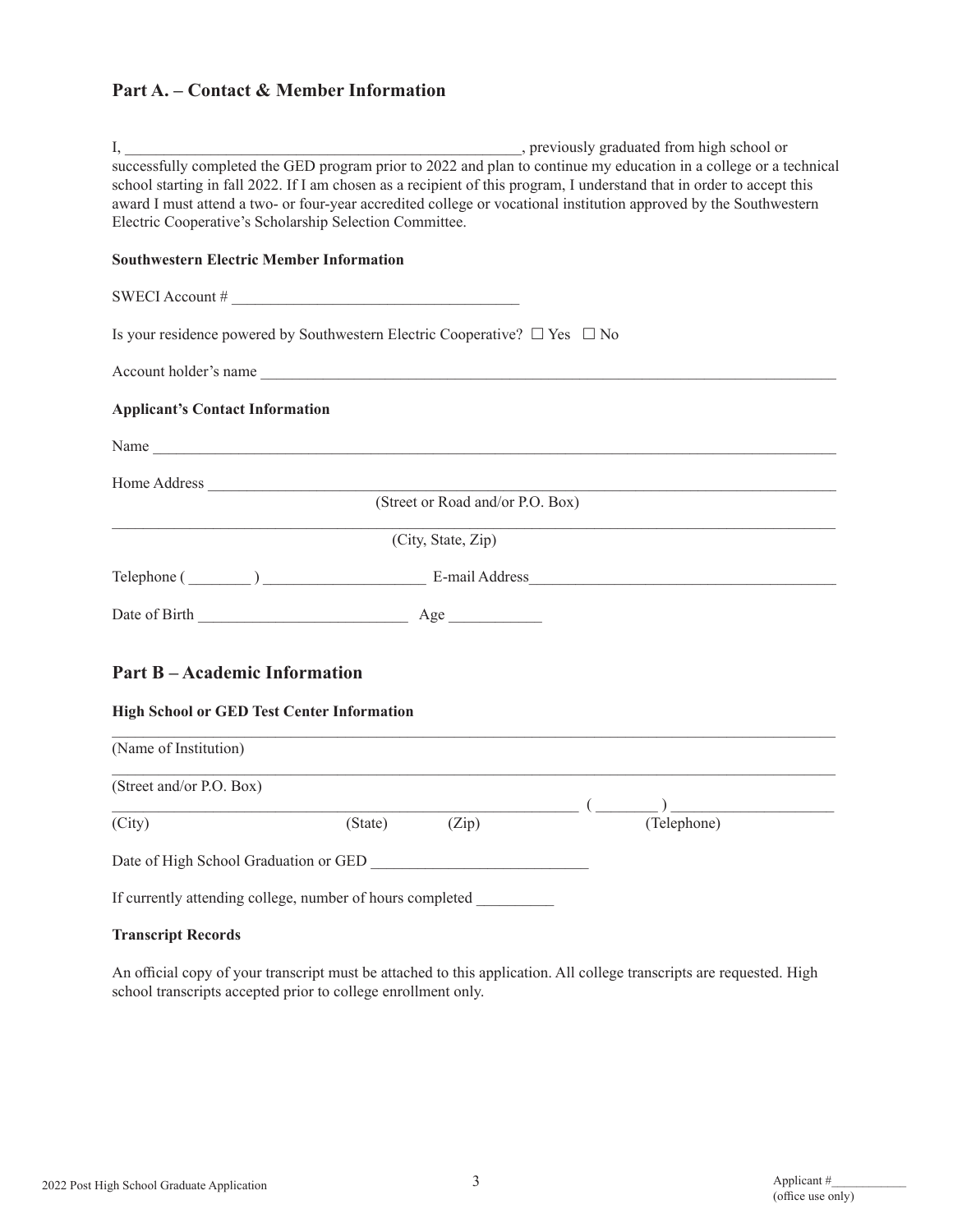#### **Standardized Test Scores**

Please provide your highest A.C.T. and/or S.A.T. score:

A.C.T. \_\_\_\_\_\_\_\_\_\_\_\_\_\_\_\_\_\_\_ S.A.T. \_\_\_\_\_\_\_\_\_\_\_\_\_\_\_\_\_\_\_

If neither the A.C.T. nor the S.A.T. test was taken, please indicate why:

# **Part C. – College/University/Technical School Information**

| (Name of Institution)                               |                                                                                           |       |                                                            |  |
|-----------------------------------------------------|-------------------------------------------------------------------------------------------|-------|------------------------------------------------------------|--|
| (Address)                                           | ,我们也不能在这里的时候,我们也不能会在这里,我们也不能会在这里的时候,我们也不能会在这里的时候,我们也不能会在这里的时候,我们也不能会在这里的时候,我们也不能          |       |                                                            |  |
| (City)                                              | (State)                                                                                   | (Zip) | $\overline{\text{Zip}}$ ( $\overline{\text{ (Telephone)}}$ |  |
| <b>Part D. – Financial Information</b>              |                                                                                           |       |                                                            |  |
| Family & Income                                     |                                                                                           |       |                                                            |  |
|                                                     | What was your family's adjusted gross income from last year's tax return?                 |       |                                                            |  |
|                                                     | How many dependents were claimed on your family's previous year taxes?                    |       |                                                            |  |
|                                                     | Of this number of dependents, how many (excluding you) are children?                      |       |                                                            |  |
|                                                     |                                                                                           |       |                                                            |  |
|                                                     | How many family members (excluding you) are currently attending college/technical school? |       |                                                            |  |
|                                                     | Where are they enrolled?                                                                  |       |                                                            |  |
| <b>College/Technical School Costs &amp; Support</b> |                                                                                           |       |                                                            |  |
|                                                     |                                                                                           |       |                                                            |  |
|                                                     |                                                                                           |       |                                                            |  |
|                                                     |                                                                                           |       |                                                            |  |

 $\mathcal{L}_\mathcal{L} = \{ \mathcal{L}_\mathcal{L} = \{ \mathcal{L}_\mathcal{L} = \{ \mathcal{L}_\mathcal{L} = \{ \mathcal{L}_\mathcal{L} = \{ \mathcal{L}_\mathcal{L} = \{ \mathcal{L}_\mathcal{L} = \{ \mathcal{L}_\mathcal{L} = \{ \mathcal{L}_\mathcal{L} = \{ \mathcal{L}_\mathcal{L} = \{ \mathcal{L}_\mathcal{L} = \{ \mathcal{L}_\mathcal{L} = \{ \mathcal{L}_\mathcal{L} = \{ \mathcal{L}_\mathcal{L} = \{ \mathcal{L}_\mathcal{$ 

 $\mathcal{L}_\mathcal{L} = \mathcal{L}_\mathcal{L} = \mathcal{L}_\mathcal{L} = \mathcal{L}_\mathcal{L} = \mathcal{L}_\mathcal{L} = \mathcal{L}_\mathcal{L} = \mathcal{L}_\mathcal{L} = \mathcal{L}_\mathcal{L} = \mathcal{L}_\mathcal{L} = \mathcal{L}_\mathcal{L} = \mathcal{L}_\mathcal{L} = \mathcal{L}_\mathcal{L} = \mathcal{L}_\mathcal{L} = \mathcal{L}_\mathcal{L} = \mathcal{L}_\mathcal{L} = \mathcal{L}_\mathcal{L} = \mathcal{L}_\mathcal{L}$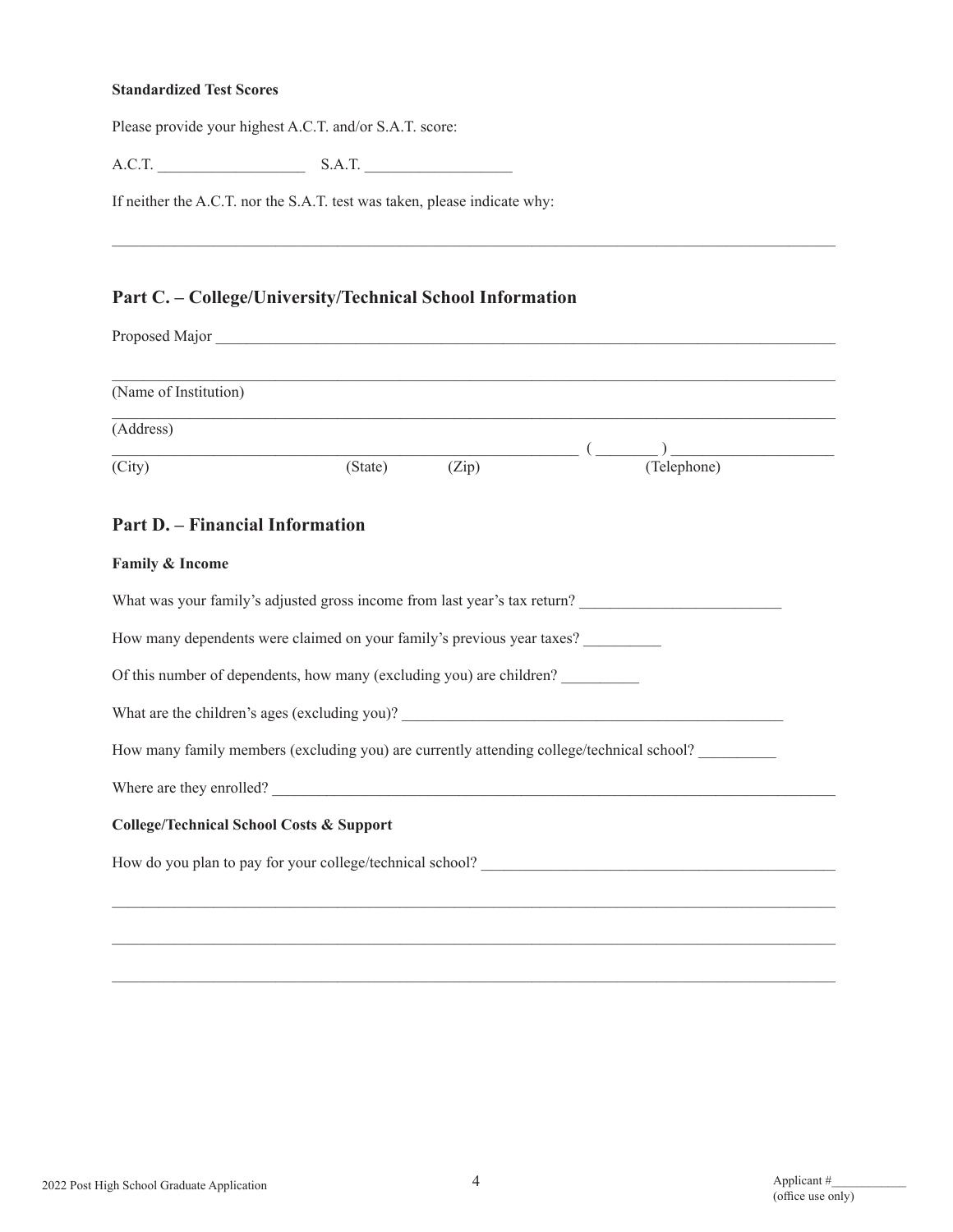# **Part E. – Involvement: School, Community, Volunteerism, Employment**

#### **School and/or Community Activities**

List up to five school activities in which you have participated in the past three years, along with the number of years of membership or participation and any offices or leadership positions you held.

| <b>Organization or Activity</b>                                                                                  | <b>No. of Years</b> | <b>Offices Held</b> |
|------------------------------------------------------------------------------------------------------------------|---------------------|---------------------|
|                                                                                                                  |                     |                     |
|                                                                                                                  |                     |                     |
|                                                                                                                  |                     |                     |
|                                                                                                                  |                     |                     |
|                                                                                                                  |                     |                     |
| <b>Volunteerism</b>                                                                                              |                     |                     |
| List significant volunteer work you have completed in the past three years and briefly describe your experience. |                     |                     |
|                                                                                                                  |                     |                     |
|                                                                                                                  |                     |                     |
|                                                                                                                  |                     |                     |
|                                                                                                                  |                     |                     |
|                                                                                                                  |                     |                     |
| Employment                                                                                                       |                     |                     |
|                                                                                                                  |                     |                     |
| If yes, list employer(s), type of work and approximately how many hours you work per week.                       |                     |                     |
|                                                                                                                  |                     |                     |
|                                                                                                                  |                     |                     |
|                                                                                                                  |                     |                     |
|                                                                                                                  |                     |                     |
| If yes, list employer(s), type of work and approximately how many hours you worked per week.                     |                     |                     |
|                                                                                                                  |                     |                     |
|                                                                                                                  |                     |                     |
|                                                                                                                  |                     |                     |
|                                                                                                                  |                     |                     |
|                                                                                                                  |                     |                     |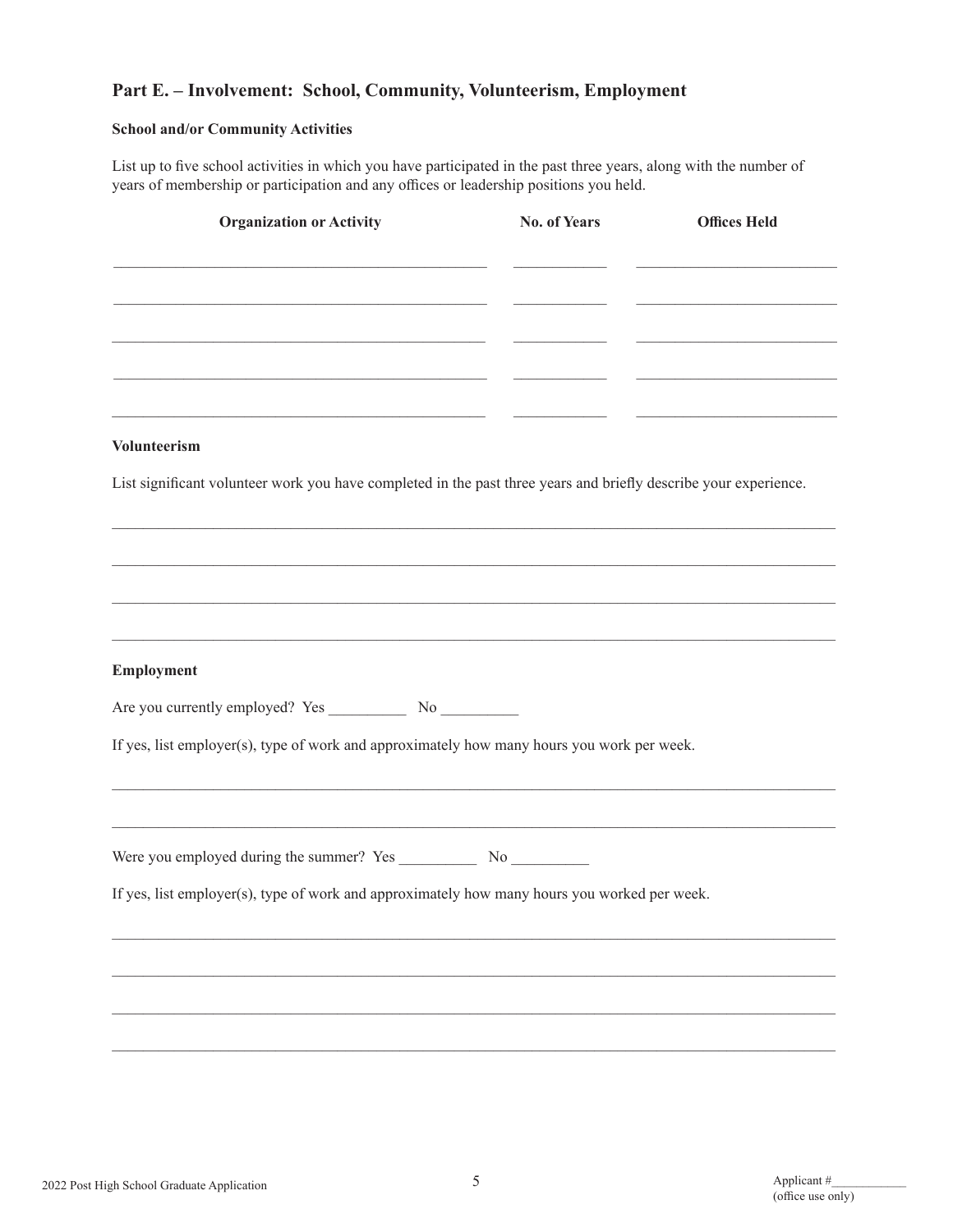How do you spend your summer if you're not employed outside of the home?

Use this space to provide any additional information regarding your past employment experiences such as the employer's name, type of work and length of employment.

### Part F. - Achievement: Honors, Awards, Positions

List up to five honors, awards (school, non-school and community) earned in the last three years and/or positions (either group leadership or workplace positions).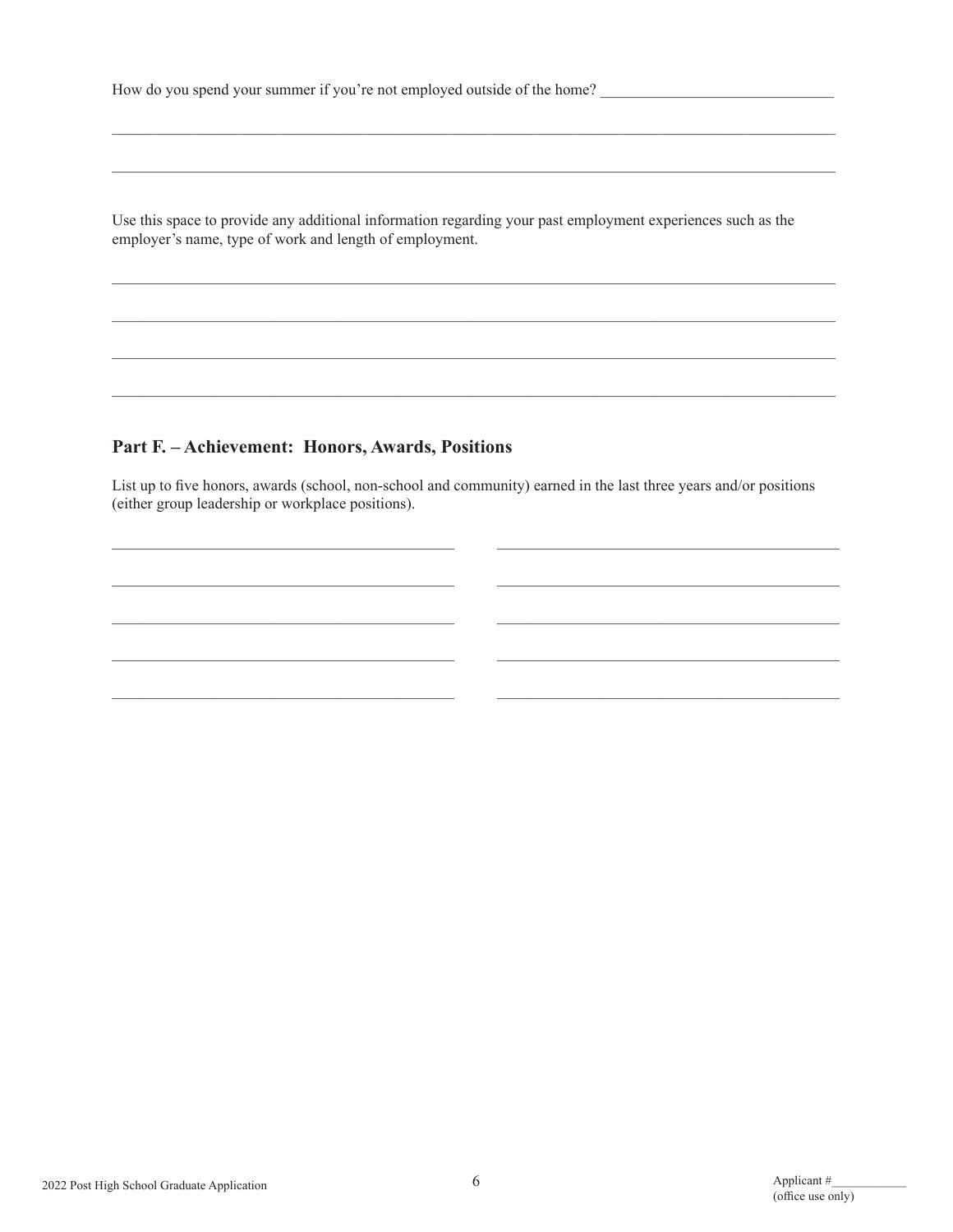## **Part G. - Personal Narrative**

This personal narrative helps us become acquainted with you in ways different from courses, grades, test scores, and other objective data. It will demonstrate your ability to organize thoughts and express yourself. We are looking for an essay that will help us know you better as a person and as a student.

• Your personal narrative is a principle factor in the evaluation of your application.

- Your narrative must be in your own words, in your own handwriting, using 500 words or fewer.
- . Word count must be completed.

How will you use your career/education to positively impact your community? Please use these pages for the final draft of your personal narrative.